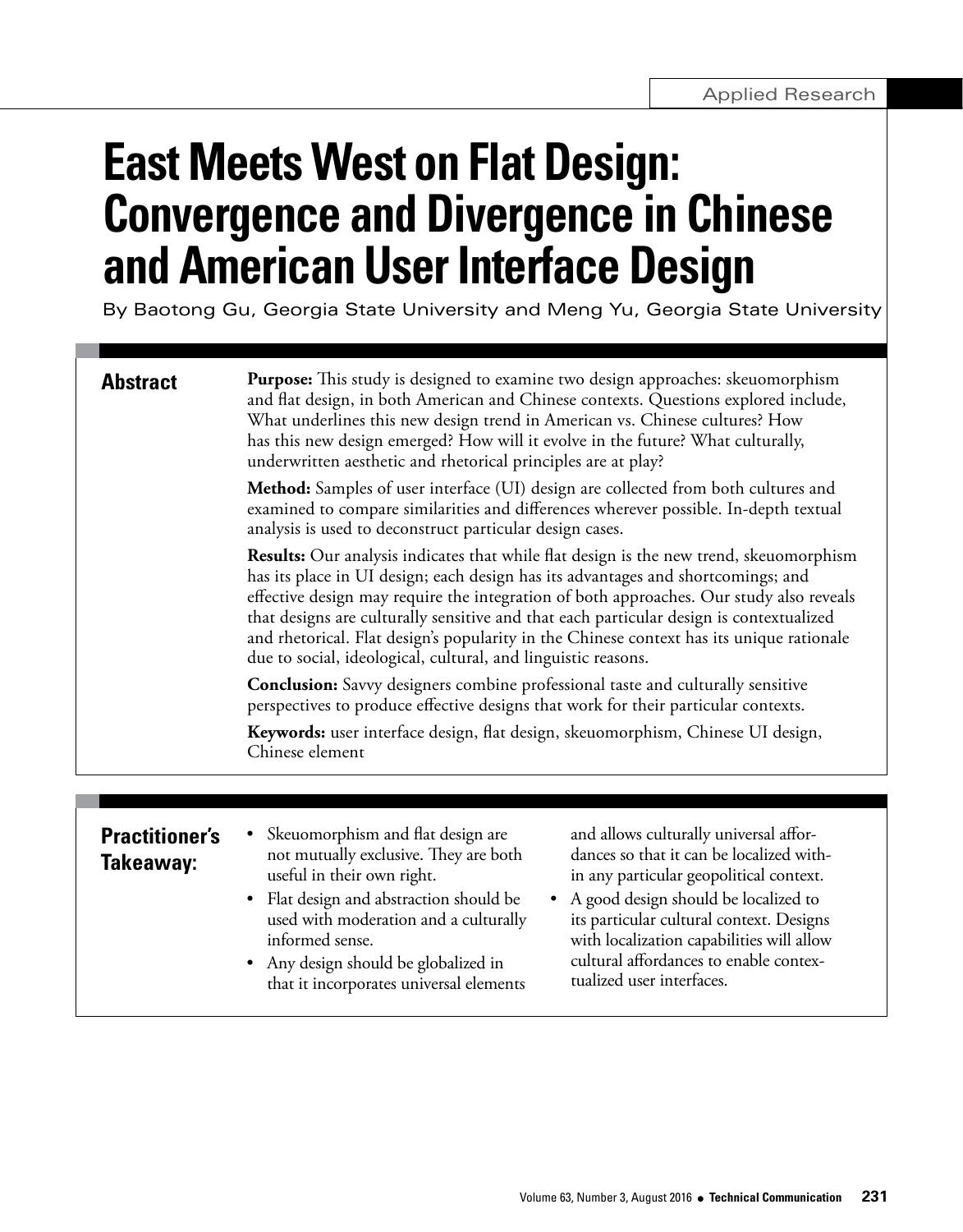## **Introduction**

User interface (UI) design has long grappled with the struggle to identify the most effective interface presentations. Over the last few decades, since the advent of graphic user interfaces (GUI), UI design has predominantly subscribed to a skeuomorphic approach (i.e., real life mimicking). Over the last few years, however, UI design has been evolving toward a more flat design (more abstract representations). This shifting trend in UI design (and the underlying philosophy and perception about what constitutes intuitive user interfaces) has commanded attention, and rightfully so, from UI designers, because the ultimate purpose behind such a shifting trend is to identify the most effective interface design with the greatest affordances (design qualities that lead users to intuitively select the correct action).

The focus of our study, therefore, is two-fold: 1) to examine the differences as well as respective advantages and disadvantages of both skeuomorphic and flat design, with an emphasis on the flat design approach that seems to dominate the UI design world today; and 2) to explore the various factors—social, rhetorical, cultural, and ideological—that influence designers' and users' aesthetic orientations and perceptions of intuitive interface design that have led to the shift in the current UI design trend. In examining Part 1 of our research focus, we will use contemporary UI design samples (computers, smart phones, user apps, icons, logos, etc.) in both the US and China in our attempt to deconstruct the current trend toward flat design. In exploring Part 2 of our research focus, we will examine UI design in the Chinese context in our attempt to understand what unique cultural factors are contributing to the popularity of the flat design approach.

We will first define flat design within the two different cultural contexts and discuss its respective visual and cultural characteristics. In-depth analysis of Chinese interface design samples will be conducted to ensure the validity of our findings. We will analyze certain relevant features of the traditional Chinese culture that account for such a new trend in design. We will delineate this analysis from several significant aspects, including, for example, philosophy, painting, character formation, and social status. With an indepth analysis of such social, rhetorical, cultural, and ideological factors that drive this new trend toward flat design, we hope to identify possible directions for the evolution of flat design from the perspectives of cultural convergence as well as divergence.

# **Rationale**

It is our contention that UI design informed exclusively by one or the other design approaches—whether it's skeuomorphic or flat design—may not yield the most effective or sustainable results. It is also our contention that what is more important is that UI design is contextual and dependent on its particular cultural and rhetorical situation. Only design approaches informed by sound intuitive and logical sense as well as a thorough understanding of the cultural, ideological, and rhetorical contexts of the use situation will render the interface design truly effective.

A study with such a focus, we believe, is relevant to the field of technical communication in several ways. First, it's important for both researchers and practitioners in technical communication to understand what drives users' perceptions for effective, intuitive interface design. Our analysis of current UI design practices and trends, we hope, may lead to an understanding of the logic behind such perceptions, which in turn will enable UI designers to align their design logic with users' intuitive expectations. Second, we hope our study will contribute toward a better understanding of the evolutionary path of UI design trends and shed light on the underpinnings behind the transient and evolving approaches. Such an understanding is an important first step toward identifying more effective and sustainable design approaches and preventing us from repeating our past mistakes in UI design. Third, we expect our study to contribute to an increasing awareness of the role that cultural, ideological, and rhetorical contexts play in UI design.

# **User Interface Design: An Overview**

Skeuomorphic design and flat design have been the dominating as well as contending forces in the UI design world. To illustrate the differences between the two approaches, we provide a brief definition of each and some illustrative examples for comparison. A more detailed account of the definitions and histories of these two design concepts will be provided later.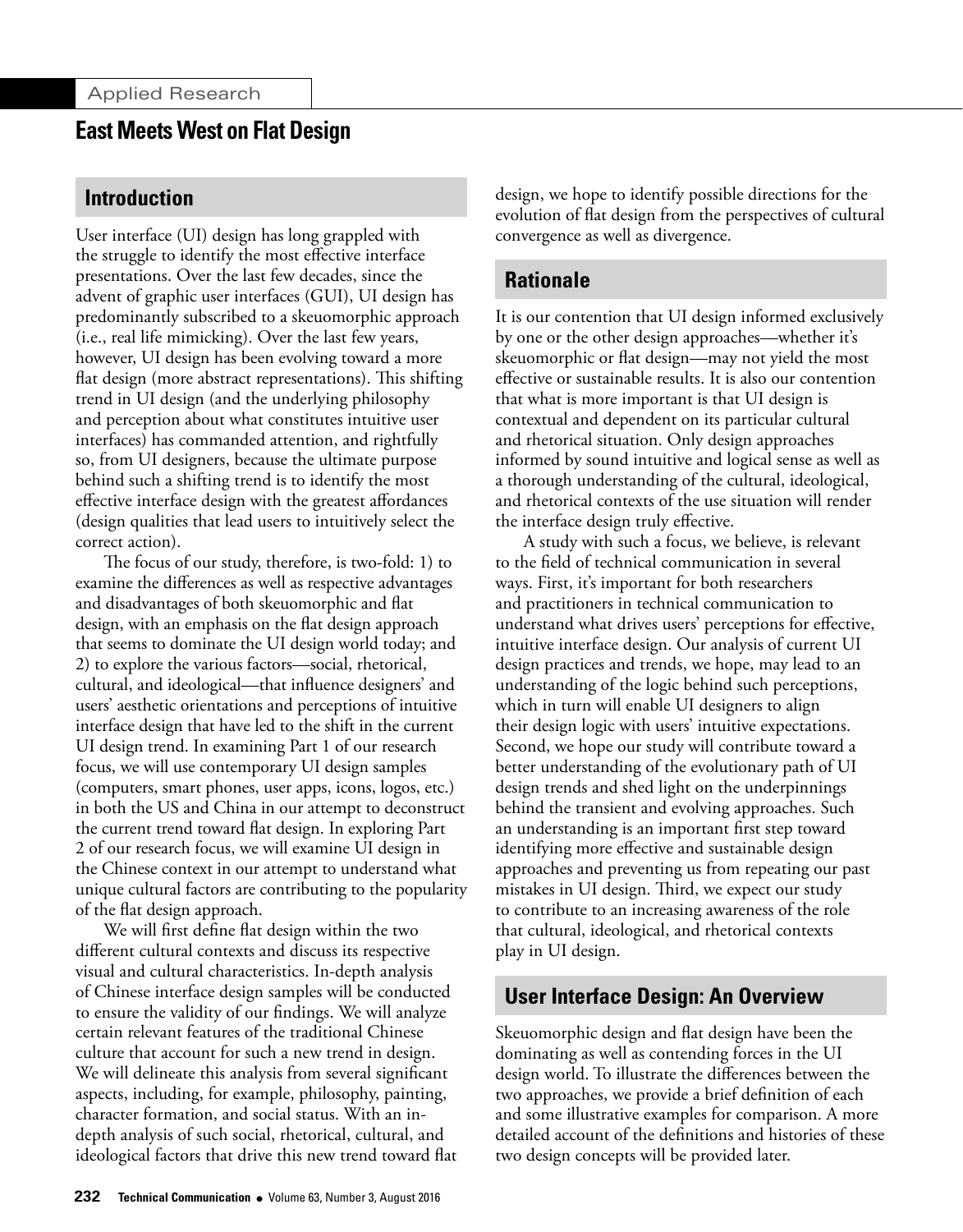#### **Skeuomorphic vs. flat design: definitions and distinctions**

The skeuomorphic design approach, simply defined, means the mimicking of real-world objects and "using realism with faux textures, drop shadows, [and] visual metaphors" (Page, 2014, p.1). The rationale behind skeuomorphic design is that users would have less cognitive difficulty in associating icons with their intended denotations and functions. Flat design, on the other hand, adopts a minimalist approach that relies predominantly on 2-D color tiles depleted of 3-D effects. Figure 1 (skeuomorphic design) and Figure 2 (flat design) illustrate the different effects between these two design approaches. Although the differences may look subtle at first glance, a close examination reveals more substantial changes than meets the eye. Figure 1 shows Mac OS X Snow Leopard version (10.6.8) in a more skeuomorphic design. First, the overall UI design uses the desktop metaphor, with a 3-D rendition of app icons placed upright on a desktop. Second, icons themselves are mostly in 3-D form, with drop shadows, heavy textures, and more realistic looking images. In contrast, in Figure 2, the Mac OS X Yosemite version (10.10.3) displays a more flat design approach as the overall UI design lost the 3-D effect, with all icons placed against a flat background. In addition, all icons are depleted of the 3-D effect, drop shadow, and heavy texture, which are replaced instead by simple shapes and colors.

 If we compare the evolution of Windows UI design, the differences are more striking. In Windows 7 (Figure 3), icons are more skeuomorphic than abstract representations. The menu icons show clear evidence of mimicking real-world objects, rendered in 3-D representations. The calendar icon on the right clearly resembles real-life calendars hung on the walls in everyday houses. However, in Windows 8 (Figure 4), icons have morphed into 2-D flat color tiles with little more than an abstract image plus a color.



**Figure 3. Skeuomorphic design: Windows 7 desktop**



**Figure 4. Flat Design: Windows 8 desktop**

However, the distinctions between the two approaches go beyond mere visual representations; they reflect philosophical differences in underlying assumptions about human cognitive perception, about effective visual-meaning associations, about cultural contextualizations, and about rhetorical styles, all of which will be discussed later in this article. As Gessler (1998) has defined it, skeuomorphs are "informational attributes of artifacts which [sic] help us find a path through unfamiliar territory" (p. 230). The "unfamiliar territory" in this case refers specifically to the artifacts



**Figure 1. Skeuomorphic design: Apple's Mac OS X Snow Leopard version 10.6.8** 



**Figure 2. Flat design: Apple's MacOS X Yosemite version 10.10.3**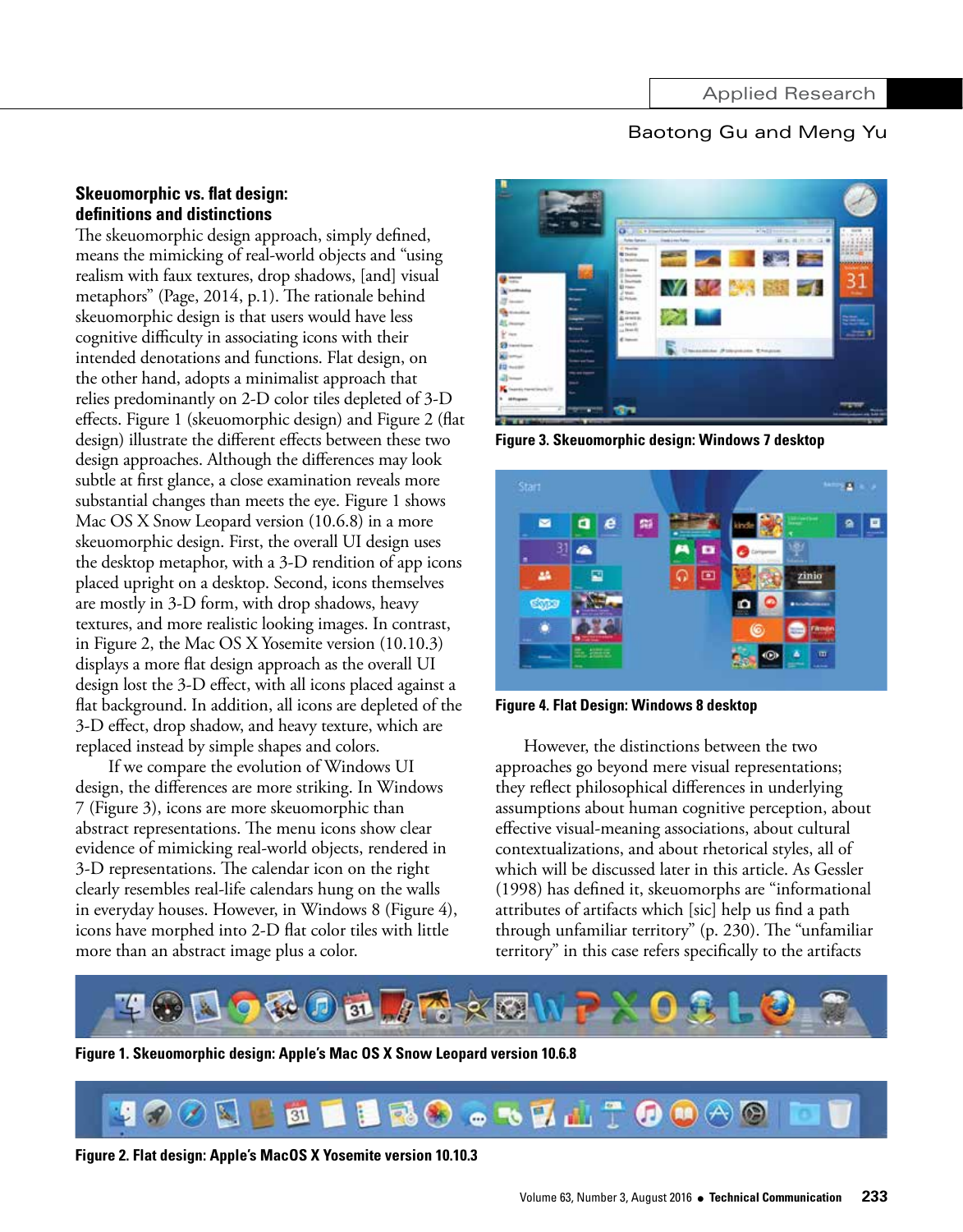in technology. Kass and Lauer (2004) discuss two cases of media transition to illustrate the process of physical (skeumorph) and conceptual metaphors on the digital products. By demonstrating the transition from wet photography to digital pictures and from surface mail to email, Kass and Lauer argue skeumorph and metaphor play significant roles in the digital implementation of technology. As seen above, in the earlier version of Mac OS X, Apple used glass buttons on their user interface, which Ali Gajani defines as "realism" in his article "Skeuomorphism: A Design Concept on Its Way out" (2013, para. 11). Most of this realism has been clearly abandoned in the recent generation of user interfaces in both Windows and Mac OS design.

Flat design, as a response to the traditional skeuomorphic design that mimics the real-world objects, is one that "embraces a stripped-down minimalist approach and reduces textures and eschews the 3-D rendering of user interface elements" (Fichter & Wisniewski, 2014, p. 29). This design, as we have seen on Apple's new systems such as iOS 8 and OS Yosemite, renders icons more streamlined, simple, and abstract yet without sacrificing their denotative and connotative expressiveness. Although details are being minimized, the seemingly more simplistic images are exerting more direct and intense visual impact on the user's sensory and cognitive system, thus effecting more powerful visual-meaning associations.

#### **UI design: the Chinese case**

With the increasing trend toward abstract and simple computer interface design in the American culture, Chinese interface designers are catching up with interesting perceptions of this new trend called flat design. What underlines this new design trend, however, differs in these two cultures. How this new design has emerged, how it will evolve in the future, what culturally underwritten aesthetic and rhetorical principles are at play, etc., are thus worthwhile issues to explore.

While it's easy to just assume that similar rhetorical and cultural principles are underlining the flat design practice in both cultures, it would be remiss if we did not at least deconstruct such rhetorical and cultural underpinnings, thus depriving ourselves of this opportunity at a better understanding of this development. As Cynthia L. Selfe and Richard J. Selfe, Jr. (1994) assert, social spaces are where "cultures meet, clash, and grapple with each other" (p. 482) and

are never "ideologically innocent or inert" (p. 485). With globalization being an inalienable part of any technological development, it's imperative that interface design for computers and apps incorporate more global awareness. Understanding different cultures and cultural convergence are key to any successful interface design.

In our analysis, therefore, we hope to deconstruct the changing trends in UI design and delineate what underlies such changes. Further, we hope to uncover some of the cultural, ideological, and rhetorical forces that have contributed to the changing trends.

### **User Interface Design: The Past, the Present, and the Future**

After years of domination in the UI design world until as recent as a couple of years ago, skeuomorphism is giving way to flat design. Apple didn't launch its new operation system, OS Yosemite and iOS 8, until 2014. A consistent theme in recent reviews on the design patterns of this system is "flat" (Fagioli, 2014; Ong, 2014; Reschke, 2014; Smith, 2014). This flat design pattern is replacing skeuomorphic design and gaining increasing popularity. Nevertheless, both flat design and skeuomorphism are widely used in current designs of the user interfaces, icons, and logos of many name-brand products.

Will flat design take the place of skeuomorphic design? The debate between skeuomorphic design and flat design is still ongoing in the field of industrial UI design. In this section, in addition to analyzing skeuomorphic and flat designs from a rhetorical perspective, we will also summarize their respective pros and cons. By comparing the features of the two design models rhetorically, we hope to shed light on the evolution of design patterns and their future directions. Examples of both designs are used to illustrate our argument.

#### **Skeuomorphic design: features and problems**

Skeuomorphism is a design style that takes design elements and cues from the real world. According to Wikipedia, the term *skeuomorph* originated from the [Greek](https://en.wikipedia.org/wiki/Greek_language): *skéuos*, σκεῦος (container or tool) and *morphḗ,* μορφή (shape). It has been applied to material objects since 1890 and is now often applied to digital venues, such as interface and Web design. Apple and Microsoft seem to have favored skeuomorphic design dating back to the beginning of OS and Windows. With a new generation of technology, such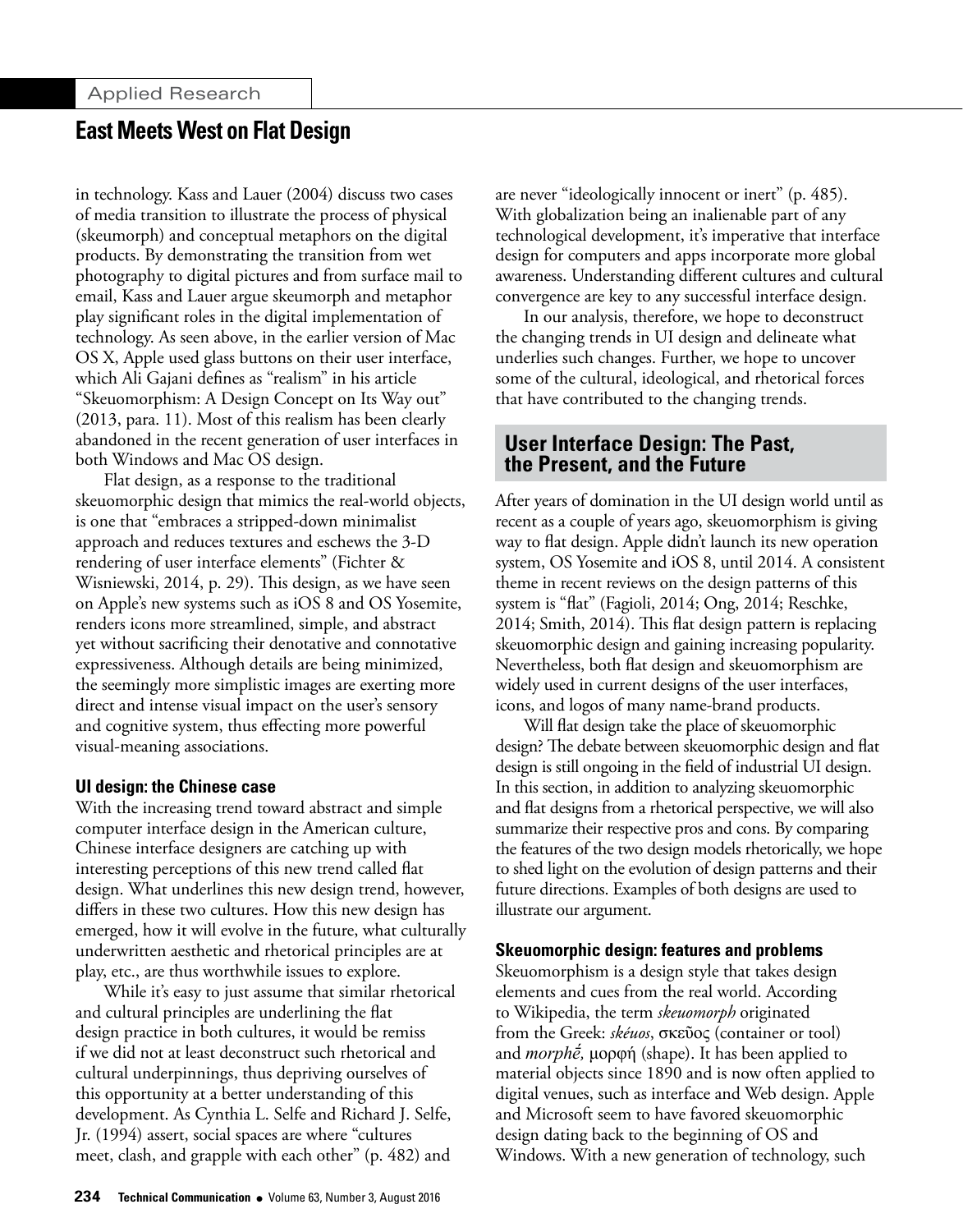as iPhones gaining popularity among users, iOS 6 and earlier versions of the system demonstrated a high level of skeuomorphism. In order to allow the maximum affordances for their devices so that users can use them with the least amount of difficulty, designers introduce a lot of textures, shadows, and image assets to add verisimilitude. The 3-D effect is another feature in interfaces with skeuomorphic style because it makes the interface look more real than a flat object. Details are focused to enhance the sense of verisimilitude, too. Take iBook 3.0, for example—two features of the iBook design are typical examples of skeuomorphism: Wooden texture is used to mimic that of a real bookshelf, while flipping book pages with sound effects mimics users' reading activity.

The interfaces with skeuomorphic design are exquisite, and each application looks like a piece of artwork; however, with the advance of technology, skeuomorphic design yields several major problems. First, the excessive obsession with details results in cluttered designs. To pursue the effect of being real, designers tend to adopt excessive texture details, some of which are simply useless. As designer and coder Sacha Greif (2013) explained in Loren Brichter's interview: "Gaudy textures are just a visual design problem. . . . I hope they tone it down."

Second, gaudy textures lead to another problem of skeuomorphic design: Over-sized textures and image assets occupy storage. With the development of highresolution display, demands on the quality of image assets increase, correspondingly. Therefore, high-quality image assets take up storage even more than before.

Third, icons and interfaces with skeuomorphic design are hard to unify because objects in the real world take varied forms and textures. The more real skeuomorphic icons and interfaces are, the harder it is to unify them in an operational system.

A fourth problem with skeuomorphic design is the cultural and temporal barriers. Some skeuomorphic icons mimic the objects that are widely used in one culture but unfamiliar to users from another culture. For example, as Rau, Plocher, and Choong (2012) point out, the US mailbox has been used as the icon for email, but a mailbox in Japan looks more like a trash can to US users (p. 71). A flip clock is commonly used in some cultures but is rarely seen in China, so when some interfaces of clock application in China use the image of a flip clock, it results in cognition issues

for Chinese users. Frequently, a culturally indigenous interface design may mislead users from other cultures. For example, the image of Archive in iOS mail adopts the common U.S document box for representation; however, some Chinese users tend to click that button to delete an email because the image of the document box looks more like a trash can in the Chinese culture (see Figure 5). Time is another barrier for users' perception: Some vintage designs may not necessarily recall the intended nostalgia effect but instead confuse younger users. For example, users born after 2000 who haven't seen the cassette tape may feel uncomfortable when it's used in music applications.

In recent years, the rising concept of responsive Web design has curtailed the wide application of skeuomorphic design (Müller, 2014; Greif, 2013; Asghar, 2014). Responsive Web design is a design model featuring flexible layouts that can adjust the screen size to different devices. With more and more devices connecting to the Internet, designers have focused on creating perfect Web page displays for screens of different sizes in different platforms. Responsive Web design aims at being applicable to all devices and browsers. Some scalable vector graphics



**Figure 5. The third icon at the bottom, a folder box intended as the Archive icon in the US, is often misinterpreted as a trash can by Chinese users.**

(SVGs) are needed under the principle of responsive Web design (Turnbull, 2013). Different from pixelbased graphics, an SVG is a graphic that is comprised of paths, and these paths can form shapes and drawings. By dragging the starting or ending point of the path, the SVG can zoom in and out accordingly without losing the quality of image ("Vector Graphic," n.d.). Designers try to lower the image assets, eschew shadows and textures, and approach a simple design model. It was under these circumstances that flat design emerged and gained favor among designers.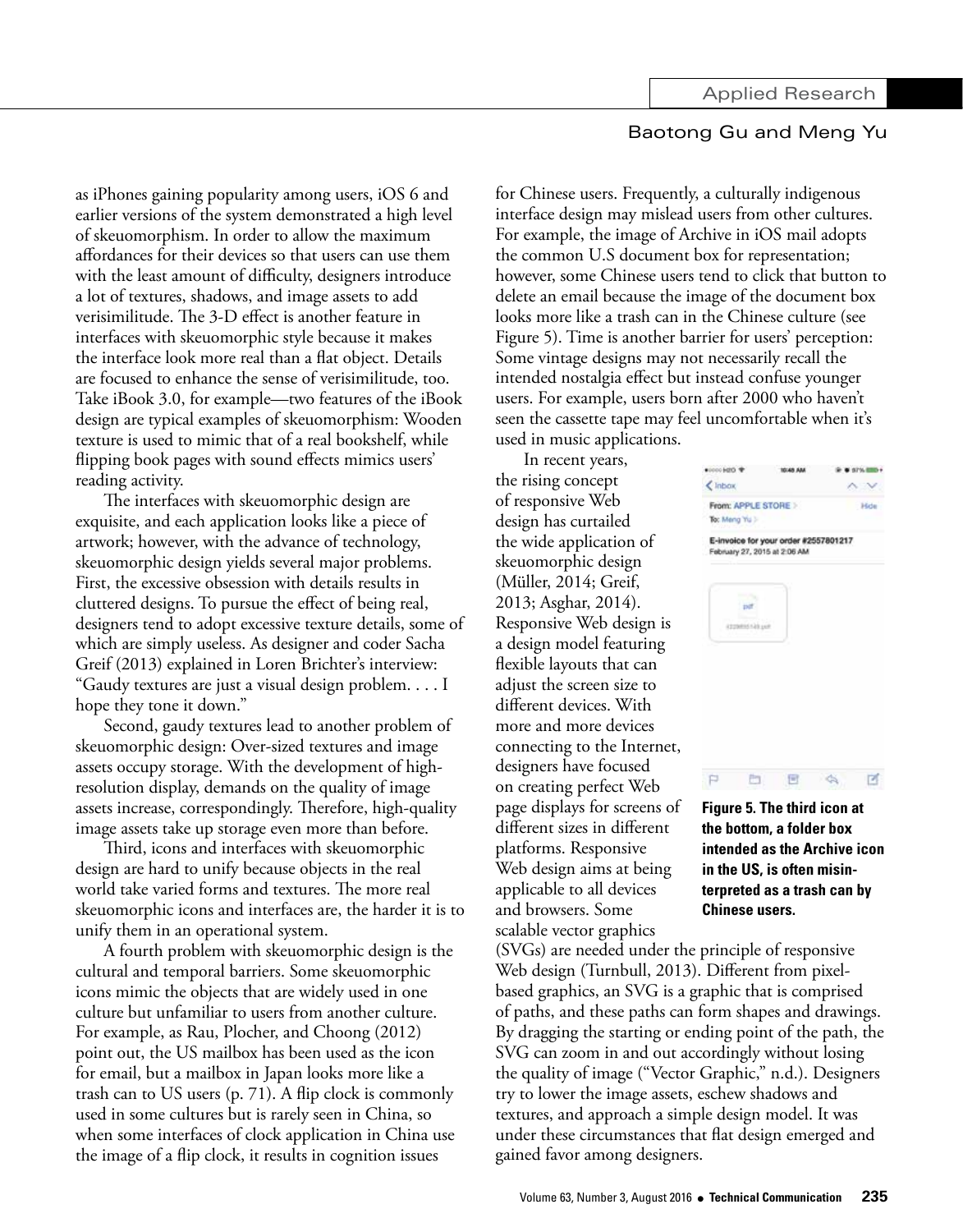#### **Flat design: the perfect remedy?**

According to some designers and critics (Turner, 2014; Kimball, 2014; Pratas, 2013; Asghar, 2014; Müller, 2014), Microsoft seems to have spurred the new design trend when it released its music player Zune in 2006. The design language focused on large typography and bright blocks of color. Even though this product wasn't successful commercially, Microsoft kept this design philosophy and formally introduced it with the publication of Windows 8 in 2012. The simple, modern-looking interface was named "Metro."

Meanwhile, Apple was still clinging to skeuomorphic design; however, in 2013, users were surprised to find a lot of flat elements in Apple's newly released iOS 7. Apple has modified its design style from skeumorphic to flat since the release of iOS 7. Reports have even identified "iOS 7 To Be 'Very, Very Flat,' with Redesigned Apple App Icons and More" (Allsopp, 2013, para. 1) to describe this new trend. The reversed attitude of Apple enhanced the wide application of flat design in logos, icons, and interfaces. As leaders in the field of Internet technology, Microsoft and Apple's design philosophies have significantly influenced the design of websites and applications. Flat design has no doubt become one of the mainstream design styles in the recent couple of years.

By eschewing the 3-D form and pursuing a flat effect, flat design adopts minimalism as its key approach in favor of bright colors, simple elements, and clean and effective typography. Skeuomorphic illustrations are replaced by abstract images. Certain elements such as textures, shadows, and some useless graphic assets are reduced. The interface looks simple and abstract. Because of the simple nature of elements in flat design, typography and color are extremely important. A key upside to bright colors and clear typography is that they attract users' focus to the content itself instead of the extraneous visual effects. Scalable vector graphics are used for icons and images; they work especially well with different screen sizes and browsers because SVGs are resolution independent, unlike pixel graphics (or raster images) whose set resolution may render them blurry when expanded to certain sizes. As Alex Danilo (2012) has pointed out, "One of the most useful things about SVG is that it's resolution independent, meaning that you don't need to think about how many pixels you have on your device, the result will always scale and be optimized by the browser to look great" (para.

5). The size of flat applications is reduced because of fewer graphic assets. The loading time of flat websites is faster without adding any extra design elements (Asghar, 2014). Because the designer can use the same color and typography system, the design style is much easier to unify, which is important to an operational system. A good example of flat design is the colorful tiles employed by Windows 8, as shown in Figure 4.

Flat design may be many designers' new favorite now, but it is not embraced by all critics and users. Some technical reviewers critique that flat design has ruined usability (Müller, 2014). No doubt, abstract images and icons may raise the difficulty of cognitive understanding in some cases. Being flat may certainly run the risk of low or failing usability. To what extent flat design is useful and conducive to usability depends on how sensible the design is, just as is the case with skeumorphic design.

#### **Skeuomorphic or flat: where are we going?**

The debate on flat versus skeuomorphic design is likely to continue for some time to come. Many websites and application interfaces have switched to flat design, rendering skeuomorphism sometimes outdated. But what exactly is the future of flat design? Will it take the place of skeuomorphism? Many critics of technology have attempted to provide answers (Turner, 2014; Kimball, 2014; Pratas, 2013; Asghar, 2014; Müller, 2014; Greif, 2013). In this article, we attempt to approach this subject from the perspectives of technical communication and rhetorical studies.

Flat design may be a new concept, but the fundamental principle it's based on—minimalist design—is not new to the field of technical communication. Minimalism is a design style that originated in visual arts and music. This art style was heavily influenced by the Bauhaus art style in the 1960s (Meyer, 2015a; Bayley, n.d.). The world famous architect Ludwig Mies van der Rohe, who was also the last director of Berlin's Bauhaus, once said: "We reject all aesthetic speculation, all doctrine, all formalism" (Bayley, n.d., para. 6). In the 1980s, with the popularity of the World Wide Web, the philosophy of minimalism was adopted by the technicians and researchers of human-computer interaction. John Carroll, in the late 1980s, studied the process of novices learning to use computers. In this study, he found that users want to use the computer immediately instead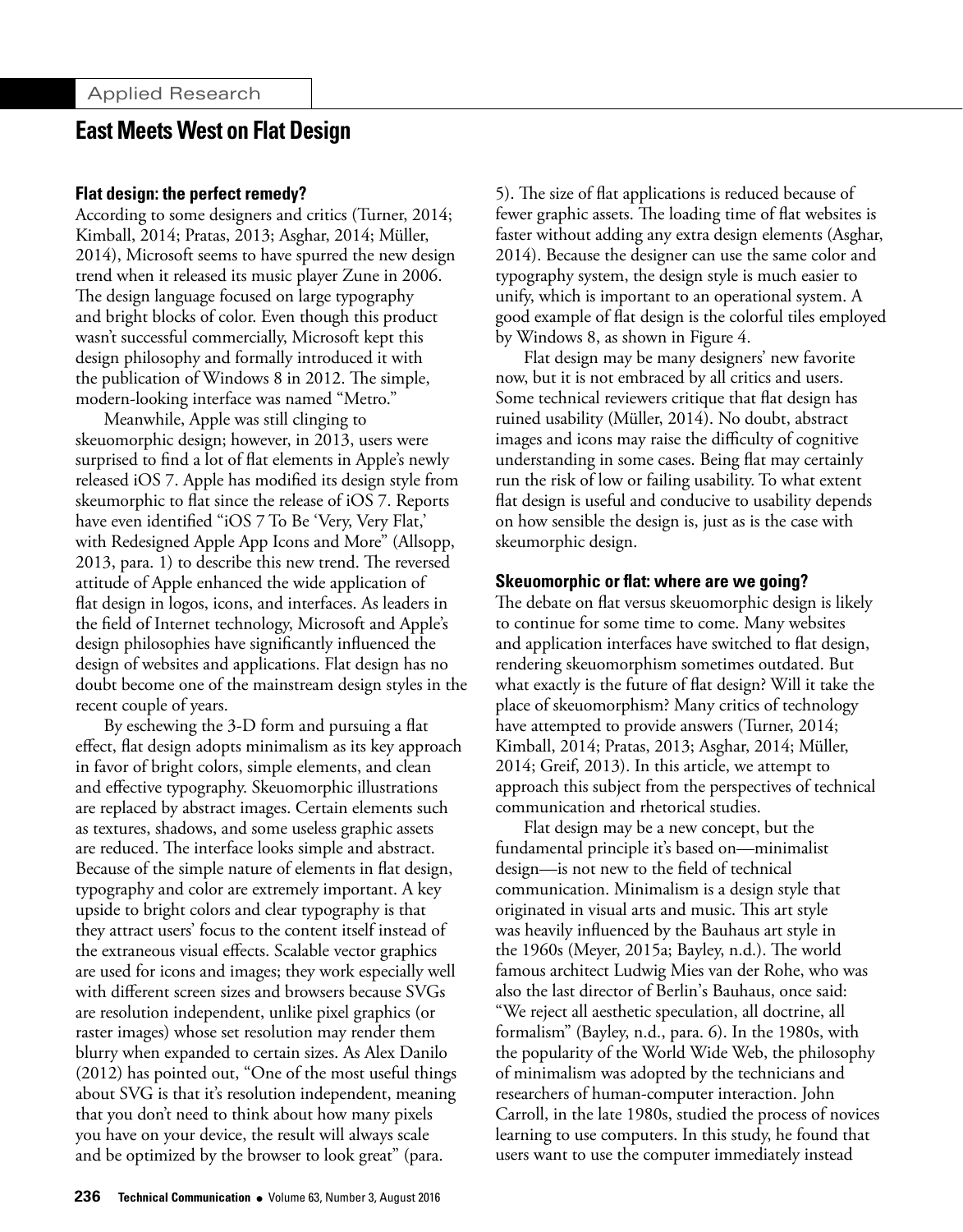of reading the informative manual first (Mackenzie, 2002). Consequently, Carroll proposed nine principles of minimalism in documentation and manual design (Franks &Williams, 1990), including, for example, inviting users to start the real task quickly, exploiting the prior knowledge of users, and supporting error recognition and recovery. In 1995, Jakob Nielsen included minimalist design principles in his ten usability heuristics and advocated eliminating irrelevant information from interfaces (Meyer, 2015a). After 20 years of development, when the Web interface design stepped into the  $21<sup>st</sup>$  century, it brought with it the principles of minimalism. Google was considered the pioneer of minimalist design (Meyer, 2015a). The home page of Google has had few changes since 1999. The simplicity and limited color palettes have become the identifying feature of Google's interface design.

What exactly, then, is the connection between minimalist design and flat design? According to research by Nielsen Norman Group, a consulting group focused on evidence-based user experience research, many of today's most popular design trends (including flat design) are directly or indirectly influenced by minimalism. The Nielsen Norman Group analyzed 112 minimalist websites recently, discovering that 96% are flat (Meyer, 2015b). However, the Nielsen Norman Group's research also indicates that not every minimalist or flat design lends to good usability. A balanced design style could embrace both flat and skeuomorphic designs. Such a conclusion aligns with Carroll's minimalist theory in technical communication: cutting the elements and reducing redundancy to serve the needs of users.

However, minimalist design is part of a more important concept in technical communication: usercentered design (Mackenzie, 2002). Therefore, it may be more productive to analyze flat design from the perspective of user-centered design. If we look at design from a rhetorical, contextualized perspective, skeuomorphic design and flat design serve different audience groups. Flat design requires designers to think about the essence of function in the interface. Highlighted typography and big and bright color blocks aim at attracting the attention of audiences; on the other hand, abstract and minimal representations may raise the degree of difficulty of audiences' cognitive interpretation. Flat design tends to be favored by younger to middle-aged users because of its simple and contemporary appearance, according a study of 48

participants conducted by William Robbins (2014): "It was found that at 27–45 years of age users tend to strongly prefer a flat design approach to mobile application icons with a strong majority of 65% choosing flat design over skeuomorphic design" (p. 3). Users of this demographic catch on easily with abstract images and typically experience less of a learning curve than older users. Skeuomorphic design, on the other hand, is easy to understand and operate when taken as a whole, so it is more user-friendly to children, elders, and novice users.

A good interface is easy to navigate and yields high affordances so that users can accomplish an intended purpose. The skeuomorphic interface works well on some applications that require operations by users. It results in high resemblance between design objects, such as some earlier versions of the digital calculator and calendar books, and their real-world counterparts. At the same time, however, real-world objects are often wrought with an excessive amount of details and do not lend to easy cognitive interpretation by users, resulting in low readability and poor usability. Thus, skeuomorphic design does not work well with some applications such as temperatures, clocks, and book readers, because these apps require fewer operations and their main function is often to simply deliver information. For instance, the essential purpose of a reader is to enable users to read. A bookshelf design with exquisite details of wood patterns and the animation of turning pages, although vividly real, are unnecessary and essentially useless. Take another example: The purpose of the weather application is to provide users the exact temperatures and forecasts. The mimic image of a thermometer does not necessarily lend to easy readability or help users obtain more accurate temperatures. In fact, reading the scales of a mimic thermometer may raise the difficulty of temperature reading. In these cases, then, skeuomophic interfaces don't meet the purpose of these applications. It is no surprise, then, that in designing such apps, designers are quick to abandon skeuomorphic design. The redundant textures and other details create a lot of unnecessary noise, which hinders the delivery of the correct information. Undoubtedly, the flat versions of the weather app in Figure 6 and the calculator app in Figure 7 are clearly appealing alternatives to their skeuomorphic counterparts in delivering essential information through simple and clear interfaces.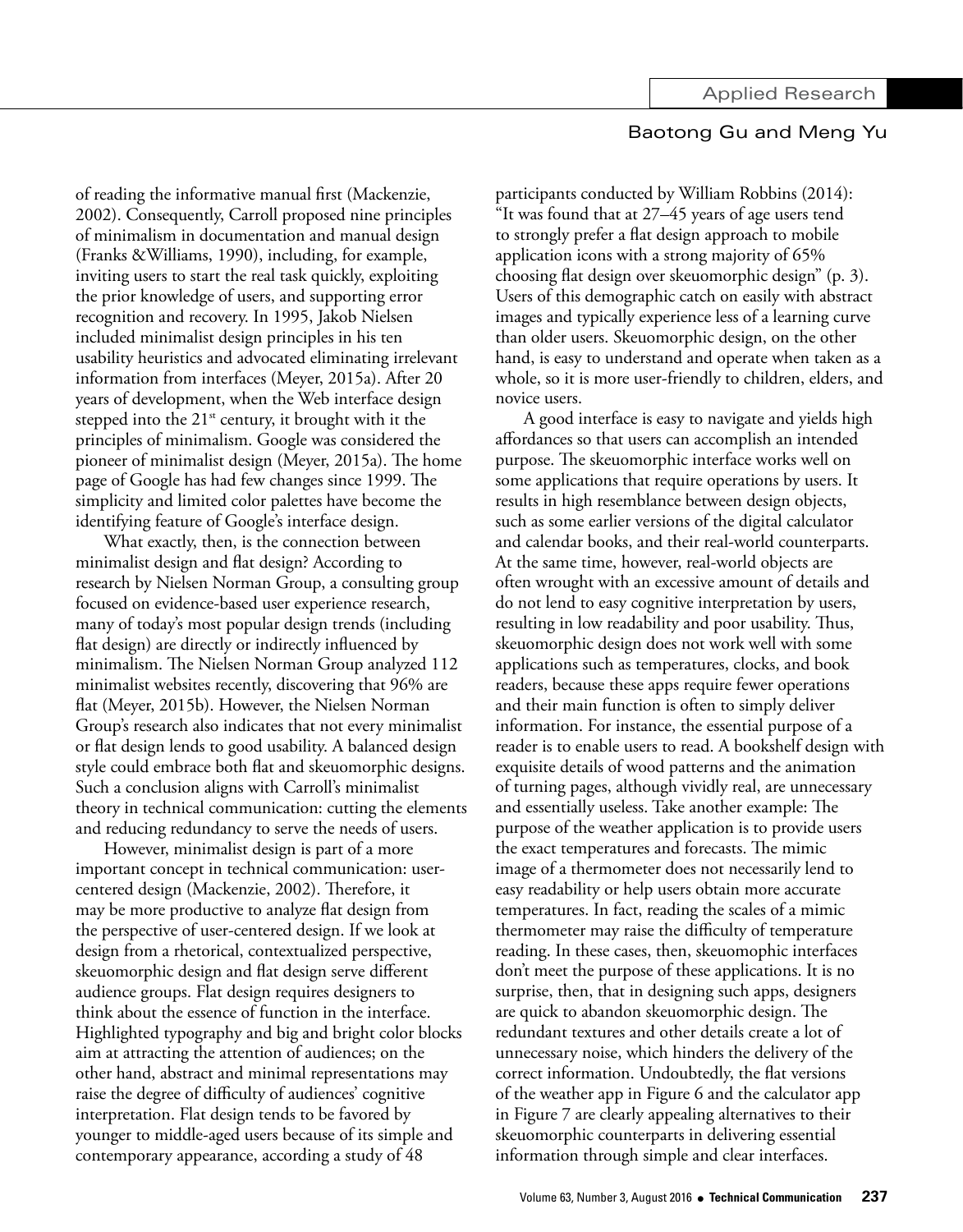



**Figure 6. The weather app in flat design (Apple iOS 8.3).** 

**Figure 7. The calculator app in flat design (Apple iOS 8.3).**

Flat design also owes its quick popularity to the fact that it stands well to the test of the measuring stick of responsive Web design (Müller, 2014). As we have mentioned earlier, fewer image assets will reduce the response time of loading Web pages, and scalable vector graphics can better accommodate different sizes of the screen. In many ways, flat design fits the purpose of responsive Web design. While flat design is clearly the new fad in the digital design world, the question is: Will it replace skeuomorphism? The answer is not an easy yes or no. A good design takes into consideration both the audience and the purpose of applications. Applications and devices with different purposes and audience groups could certainly accommodate different designs. Clearly, skeuomorphism and flat design are not mutually exclusive. Integration of elements from both designs is not an uncommon practice. Take Apple, for example. Its earlier iOS design was heavily skeuomorphic. It switched to a more flat design in its iOS 8. In so doing, however, Apple didn't totally reject skeuomorphism in its new version of iOS but instead combined elements from both. For instance, as shown in Figure 6, the interface of the weather application in iOS 8 is a combination of flat and skeuomorphic design: On the flat end, the temperature is in plain but very readable numbers, whereas on the skeuomorphic end, the animation of forecast is much more real than the one in the previous version.

So far, we have examined flat design in the American context. While it is important to do so, we believe an

analysis of flat design practices in the Chinese context would allow us to explore and possibly determine whether cultural factors are at play behind the flat design approach. We chose the Chinese culture as the contrasting counterpart to the American cultural context because the former is representative of Eastern cultures whereas the latter is a prototype of Western cultures. These two cultures possess different aesthetic, ideological, and rhetorical traditions. An examination of flat design in both cultural contexts would test our assumptions about the second part of our research focus: What cultural factors are at play in driving the flat design trend (or any design trend) in UI design?

# **Flat Design In The Chinese Context**

Interface design in China has evolved more or less along the same lines: While skeuomorphic design once was the norm, the field is clearly witnessing a trend toward flat design. In this section, we'll first examine various designs and their distinct characteristics. We'll then explore what cultural factors could possibly account for this willing acceptance of flat design.

Interface design in China is demonstrating some distinct characteristics. First, the overall trend seems to coincide well with Western developments in the field. For example, there has been a clear trend toward flat design in the evolution of logo designs in the West. Mercedes' logo design lost both the color and the 3-D effect in the course of its evolution, with the current  $\log$ o clearly a product of the minimalist approach $^1$ . The Pepsi logo, although it has retained color, has shed both the 3-D effect and the fancy text<sup>2</sup>. The Windows  $\log$ <sup>3</sup>, likewise, also shed its 3-D effect during its evolution process, but what's interesting is that the first logo it used in 1985 is very much a flat design, much like the current logo, suggesting that Windows has switched from flat design to skeuomorphic design and then back to flat design again.

Similarly, in China, logos, icons, and general user interfaces are demonstrating an incredibly flat design

*<sup>1</sup> [For an evolution of Mercedes's logo design, please see http://www.](http://www.logodesignlove.com/mercedes-benz-logo-evolution) logodesignlove.com/mercedes-benz-logo-evolution*

*<sup>2</sup> [For an evolution of the Pepsi logo design, please see http://www.](http://www.logodesignlove.com/pepsi-branding-and-logo) logodesignlove.com/pepsi-branding-and-logo*

*<sup>3</sup> For an evolution of the Windows logo design, please see https:// [allisonrokeefe.wordpress.com/2014/02/19/the-evolution-of-brand-name](https://allisonrokeefe.wordpress.com/2014/02/19/the-evolution-of-brand-namelogos/)logos/*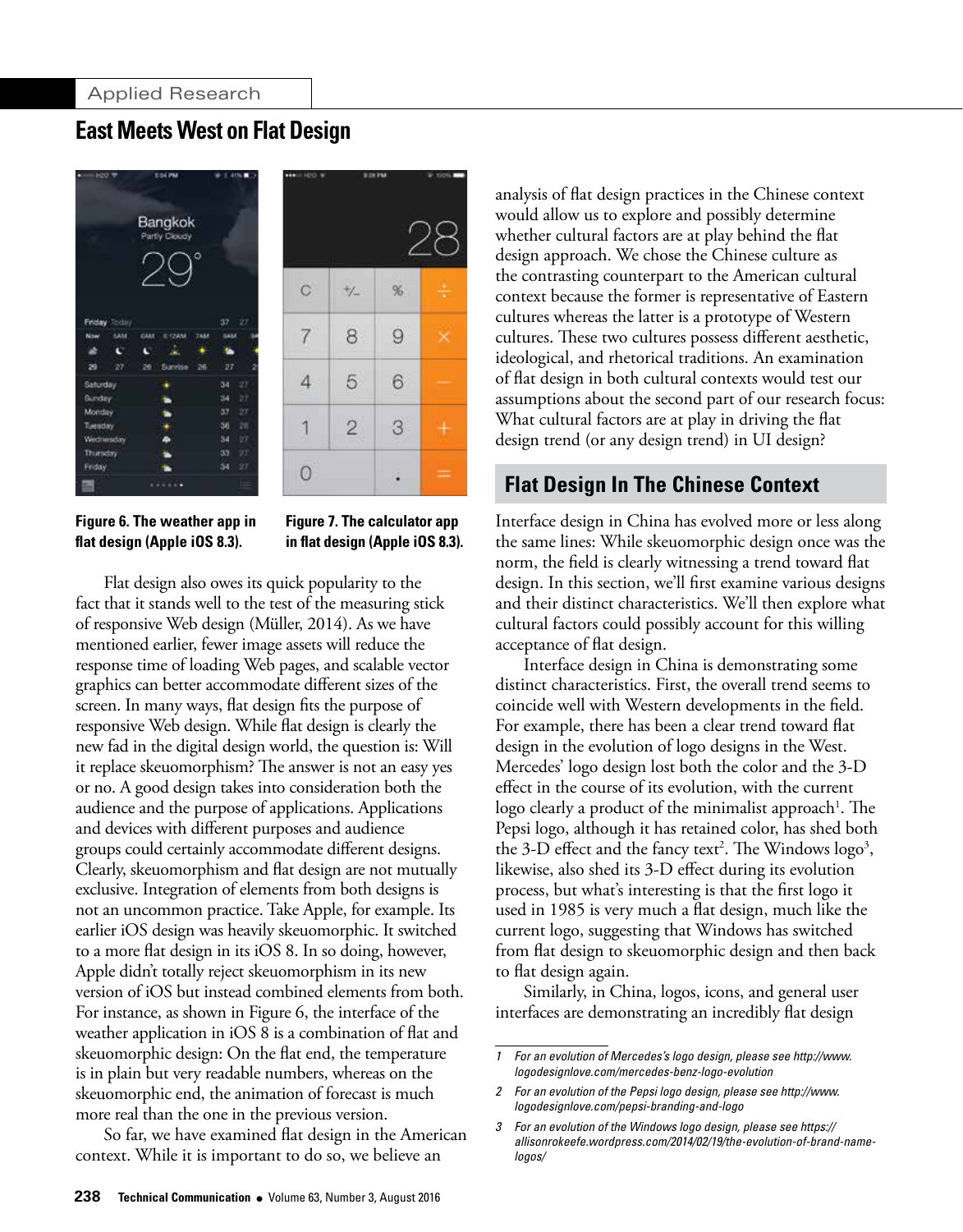trend. Figure 8 includes samples of typical icon design in China. Although many of the icons have retained the rough shape of the object they represent, the actual visual representation is strictly two-dimensional and abstract. Logo design in China exhibits the same proclivity toward flat design. For example, logos displayed on the portfolio page of a logo design company are all purely flat design $^4$ . If one company is not representative enough, then a



**Figure 8. The flat icon design in Chinese apps.**

Google search with the term "Chinese logo design" should be convincing evidence that over 90% of the logos found in the search results are flat (see Figure 9). Logo design in China is increasingly adopting the flat and minimalist approach. Such a trend is also in line with the basic design principle: Less is more.

User interface design in China is also following suit in adopting the flat approach. Figure 10

*4 [See http://www.logo-asia.com/](http://www.logo-asia.com/logo-design.html) logo-design.html*

features the technology company FHZ's website that is purely flat in design. This design goes very far in its abstract representation without sacrificing readability and usability. It must be noted, though, that the icons on this website interface rely heavily on the text that goes with each icon. Icon and text complement each other. Without either one of the two, their readability and usability would be greatly undermined.



**Figure 10. The flat user interface for a technology company's website.**

This doesn't mean, however, that skeuomorphic design no longer has its place in UI design in China. The website interface for a wedding planning business



**Figure 9. A Google search of "Chinese logo design" turned up over 90% flat design logos.**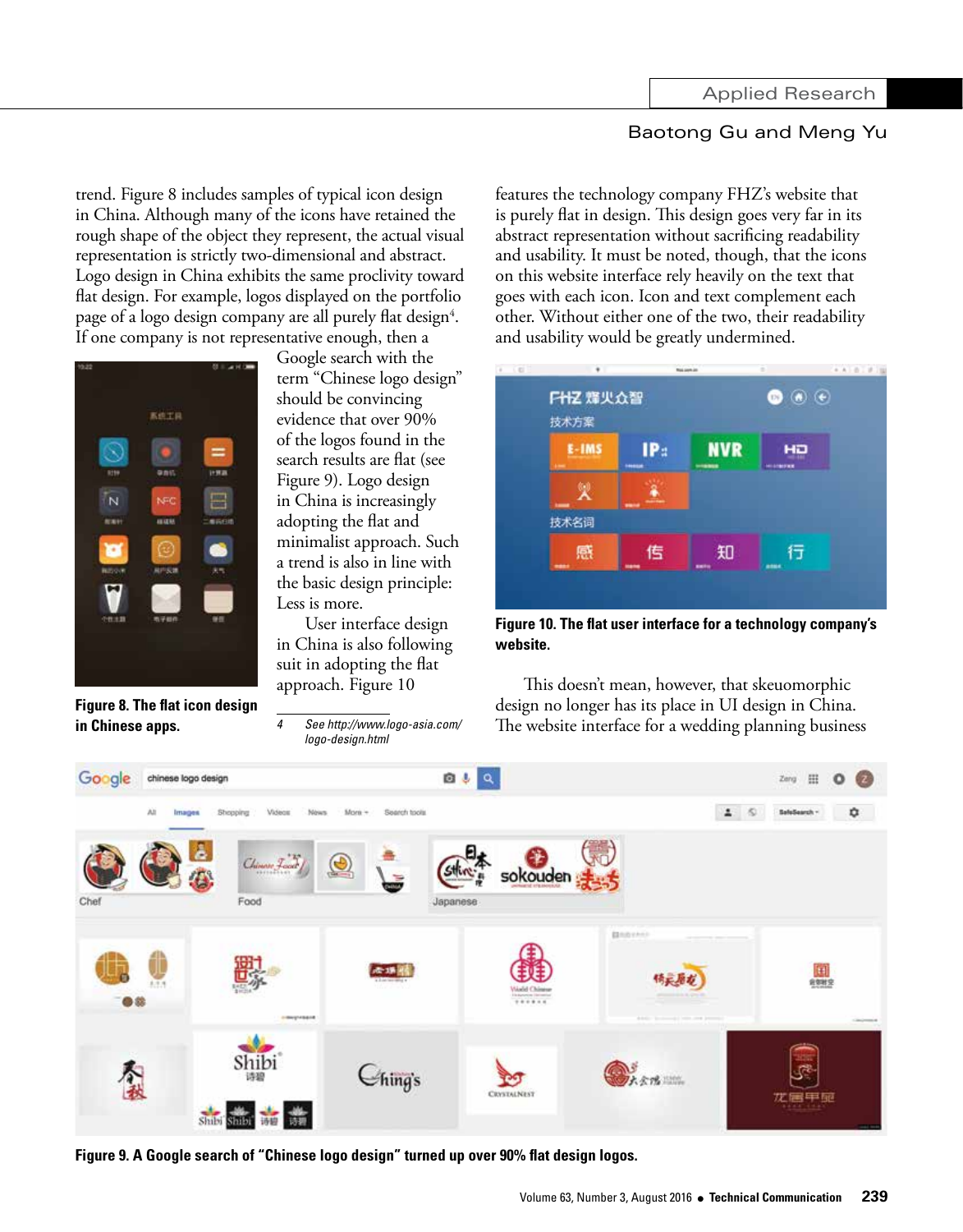in Figure 11 features a design very characteristic of the skeuomorphic approach. As we can see, the design relies heavily on actual photographs of actual people and objects, from the two models to the umbrella, the chair, the lamp, etc. There's very little abstraction in the design. What's more interesting, however, is the integrated design in Figure 12. This design for the Didi Chuxing company, the Chinese version of Uber, features a realistic-looking light and picture frame, both of which are quite skeuomorphic. At the same time, the app icon in the center uses more abstract visual representations typical of flat design and has shed many of the details of an actual automobile. Figure 13 presents a more intriguing case as it combines skeuomorphic and flat designs in a more subtle way. On this website of the National Palace Museum of Taibei, the abstract and conceptualized representation of the Chinese cultural element (flower painting) is undoubtedly reflective of flat design principles, while the 3-D rendition of the vase suggests a skeuomorphic slant.

A second distinct feature of UI (especially logo) design in China is its play on words (Chinese characters), especially those employing the flat design approach. Many Chinese characters, especially in their earliest originating forms, are hieroglyphic, meaning the character is representative of the object it denotes in its form and shape. The design for the logo for





多型马上,到你身边

**Figure 11. A website for a wedding planner featuring skeuomorphic design.**





**Figure 13. Website of National Palace Museum of Taipei featuring both skeuomorphic and flat designs.**

2008 Beijing Olympics<sup>5</sup>, for example, plays on the hieroglyphic character京, which is the second character in "Beijing" and which also represents a running person. Figure 14 shows a similar play on Chinese characters. In this figure of the website for Dingcheng Group, a science and technology company in China, the logo on the top left of the webpage features, on the top half, a pictographic combination of the two characters **鼎城** (Dingcheng). This pictographic representation is shaped much like what the character 鼎 denotes: a vessel often with a tripod base. Apart from this denotative meaning, the character鼎 (ding) often carries the connotative sense of a very stable object due to the tripod support base, thus implying stability for a company. This play on the characters in logo design, we believe, has contributed to the move to the flat approach in UI design in China in that Chinese characters themselves are simple and abstract in nature, however hieroglyphic they might be, and their representations, therefore, are inherently simple and abstract as well.

A third distinctive feature about interface design in China is that it often incorporates elements from the traditional Chinese culture, the so-called Chinese element. But what defines the Chinese element? According to Zhen Tan (2010), the Chinese element is something that's uniquely Chinese, recognized by most Chinese, something that represents what China is, and something that allows others to know and understand China (p. 2). A Chinese element could mean a number of different things: Chinese calligraphy,

*<sup>5</sup> The 2008 Beijing Olympics logo can be found by a Google image search with the term "2008 Beijing Olympics logo."*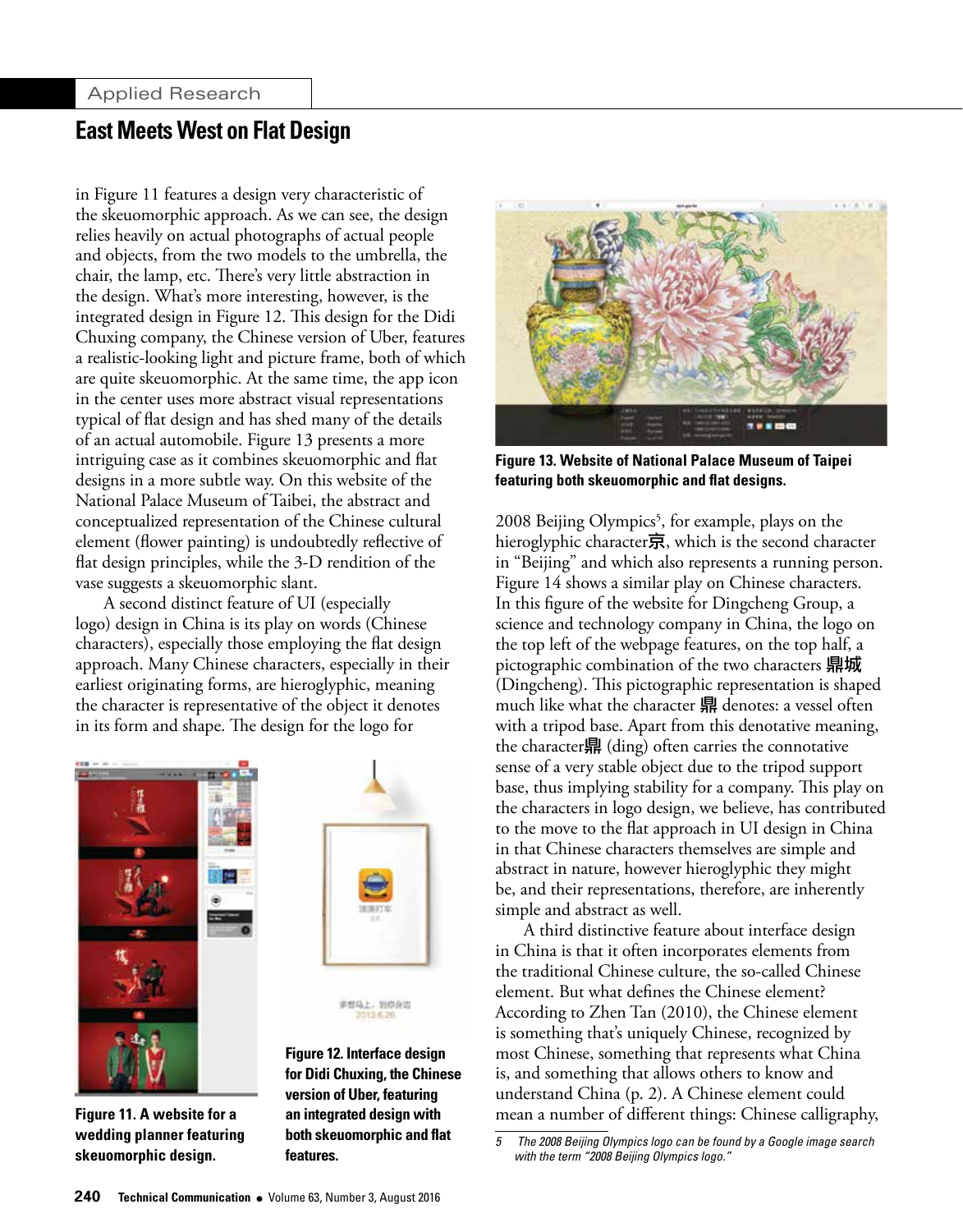

**Figure 14. Logo on top left of this website for Dingcheng Group plays on the Chinese character ding in its design.**

Chinese seal carvings, Terracotta warriors, a Chinese knot, Qin bricks and tiles, Peking opera face masks, Chinese lacquer, red lanterns, dancing lions, oracle bone inscriptions, books with a vertical layout, a Chinese teapot, Chinese porcelain, or Chinese painting. The list is endless. Incorporating such elements into UI design makes things a little intriguing because many of these traditional Chinese culture elements tend to be detail heavy and may often push the design toward the skeuomorphic. A flat design that incorporates such traditional elements, then, poses a special challenge for the designer.

For example, Figure 15, the website for the exchange platform for studying ancient Chinese literature contains several distinctive traditional Chinese cultural elements: the ancient book, the traditional architecture, the boat, the bamboo, and the overall frame that looks like the frame for traditional Chinese painting or calligraphy. The entire interface is designed to resemble a traditional Chinese painting. While there's a high resemblance between the intended objects and their representation in the interface, details have been simplified and streamlined to avoid cluttering the page. The main

element—the book—is accented to highlight the theme of the website: Online Exchange Platform for Studying Ancient Chinese Literature, while the other Chinese elements are more or less simplified and deemphasized so as not to be too overwhelming. Such a treatment renders the design a combination of flat and skeuomorphic designs with the latter slightly more dominant than the former.

The blue and white porcelain design background in Figure 16, on the other hand, does a better job at integrating the Chinese element—the blue and white porcelain—into its flat design. This is a Web design template offered by a Web design company. While details from traditional blue and white porcelain are often very elaborate, the designers in this case only incorporated some key elements and presented them in a more abstract fashion. The overall design, therefore, manages to avoid being skeuomorphic despite the slight cluttering of the page with a few too many elements.

Overall, incorporating elements from the traditional Chinese culture into UI design is a rather common practice in China. Since traditional Chinese cultural elements tend to be wrought with details and lend more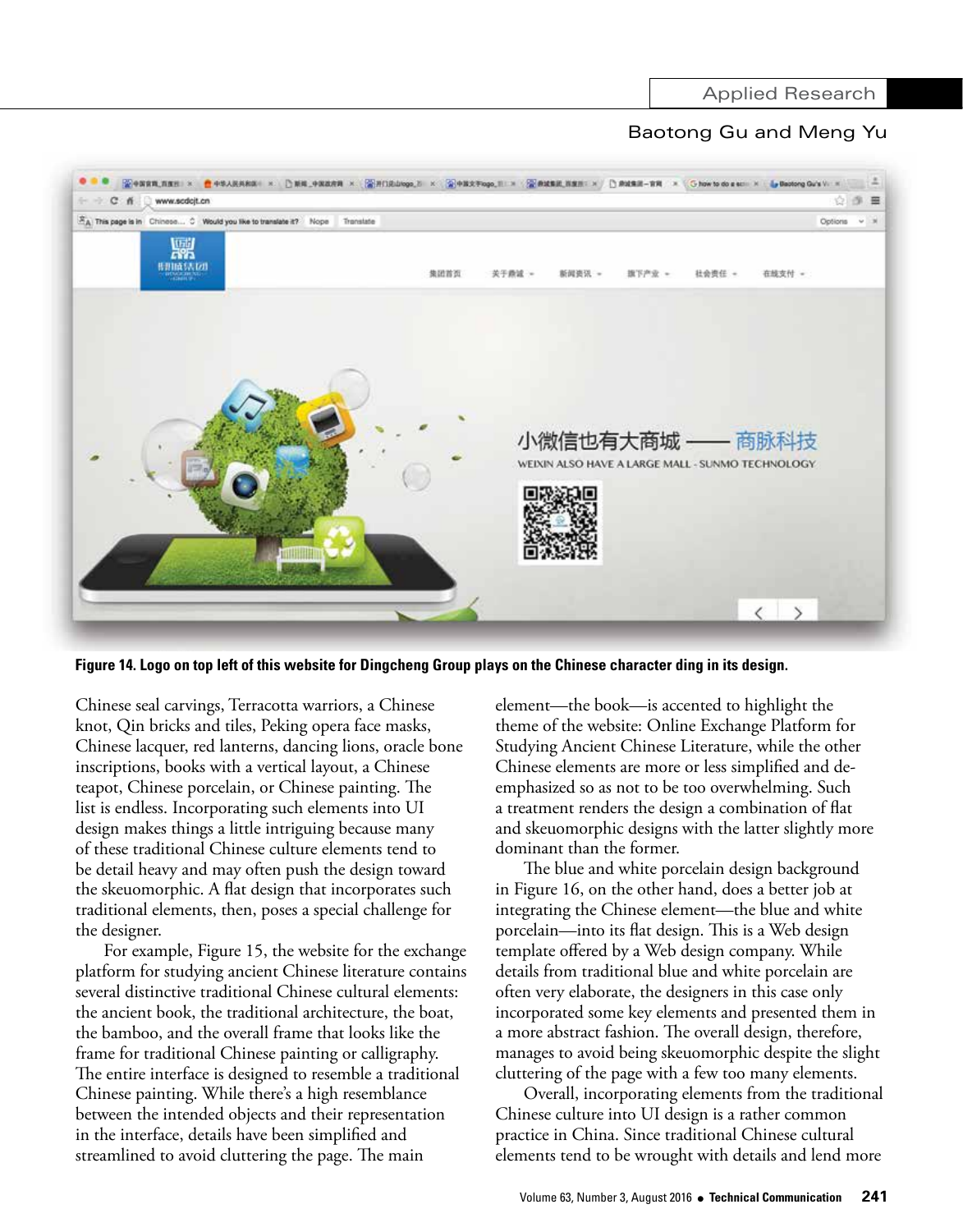

**Figure 15. Online platform for studying ancient Chinese literature incorporating uniquely Chinese elements: an ancient Chinese book, an ancient Chinese house, and an old-style boat.**



**Figure 16. Blue and white porcelain as the unique Chinese element in this interface design.**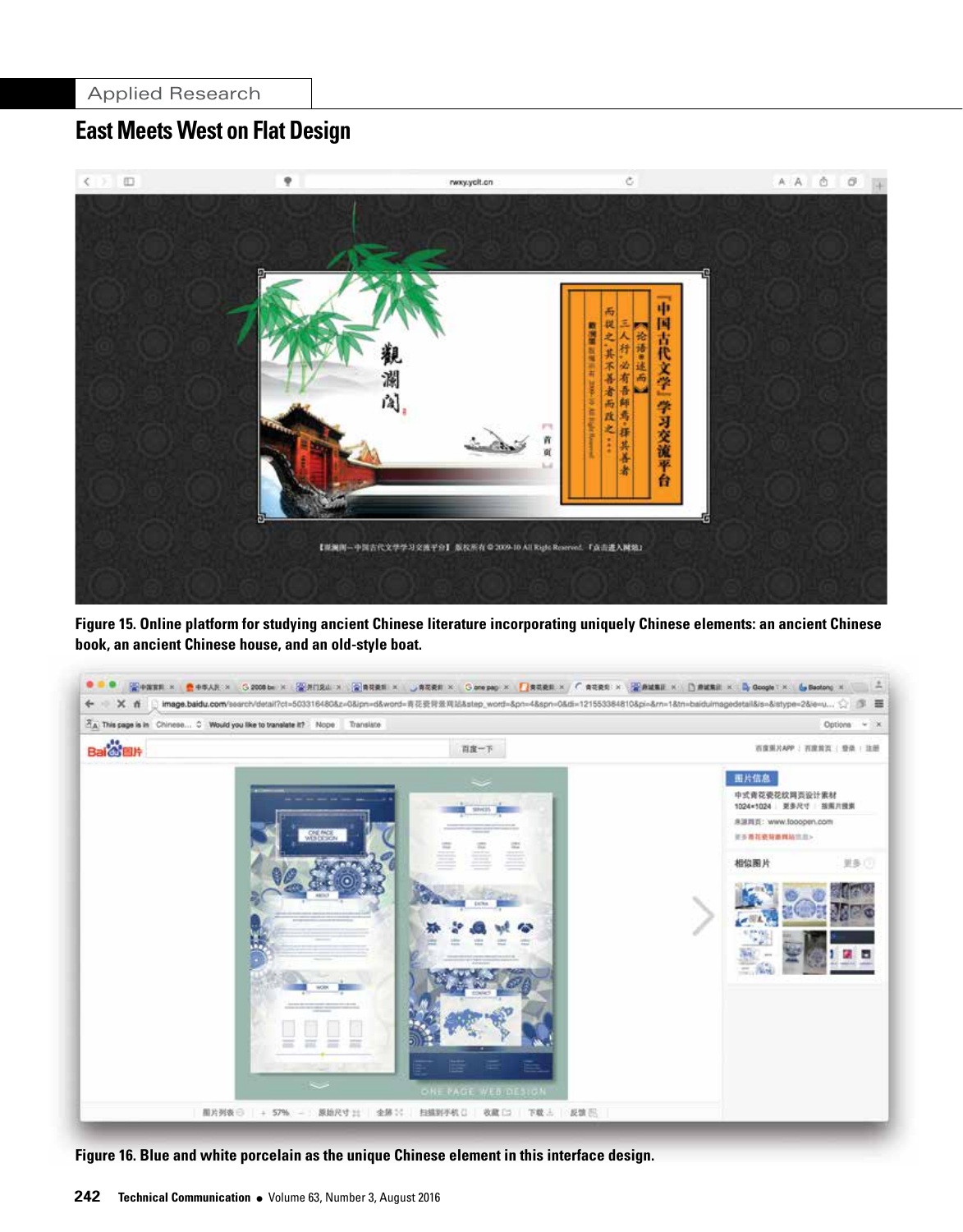naturally to skeuomorphic design, they pose a special challenge to those who favor the flat design. However, as we have shown in our discussion above, flat design that incorporates such elements can nevertheless be effective if the design is carefully thought out.

So far in this section, we have shown that while skeuomorphic design still has its place, there's a strong tendency to move toward flat design in UI design in China. This move toward flat design, although coinciding with the development in Western UI design, is more than just a blind following of the Western trend. We hope our discussion has demonstrated the intricate connections between this design approach and Chinese cultural elements.

## **Rhetoricizing The Chinese Context: Why the Flat Design?**

Flat design is clearly making its waves in the Chinese UI design field, although skeuomorphic design still has its rightful place. What has accounted for the popularity of flat design in China is, in some respects, also a uniquely Chinese phenomenon. While numerous factors could be attributed to the rise and popularity of flat design in China, we attempt to approach our analysis from the following four aspects: ideological (philosophy), cultural (painting), linguistic (character formation), and social (status). However, we should preface our analysis with the disclaimer that pinpointing the exact reasons behind the popularity of flat design in China is downright impossible, much like pinpointing the exact logical relationships between cultural thought patterns and rhetorical styles, between rhetorical styles and philosophies. Such relationships are developed over centuries and are intertwined in more ways than one. Nevertheless, this should not stop us from making observations, however over-generalized, about what may have accounted for the popularity of this new trend.

First, as Selfe and Selfe (1994) have pointed out, user interfaces are social spaces where "cultures meet, clash, and grapple" (p. 482). We can therefore look to Chinese ideologies for some possible underpinnings for flat design. Chinese philosophical ideology has always been one of polar opposites. For example, while it may champion extravagance (e.g., in lifestyle, in speech, in writing) on the one hand, which could account for the skeuomorphic approach, it also advocates simplicity on the other. Taoism, one of the most influential traditional Chinese philosophies, has always advocated the principle of simplicity as the eloquent Lao Zi, for example, has claimed: "Too many colors blind one's eyes, and too many sounds deafen one's ears" (translation ours). Lao Zi's famous saying—"Less begets and more deflects" is very similar to the Western architect Mies van der Rohe's famous adage "Less is more." This championing of simplicity was shared by Confucius, who argued: "Red paint should not be further ornamented, white jade should not be carved, and precious jewel should not be decorated. Why? Because abundance in quality defies decoration." This emphasis on simplicity translates into simplicity in all aspects of life: simplicity in lifestyle (frugality), simplicity in speech (conciseness and respect for others because "silence is golden"), simplicity in writing, etc. The design field is certainly no exception.

Second, Chinese painting, in a similar fashion, endorses simplicity, which is best represented in its use of symbolism and abstraction. Two kinds of traditional Chinese painting—Chinese gongbi and Chinese landscape—both advocate simplicity. Chinese gongbi painting (see Figure 17), a kind of painting that pays meticulous attention to details, focuses on painting two-dimensional human figures. Although this kind of painting pays close attention to details, its representation of human figures is rather abstract and, often times, does



**Figure 17. Chinese Gongbi painting as a unique Chinese element is often featured in interface design.**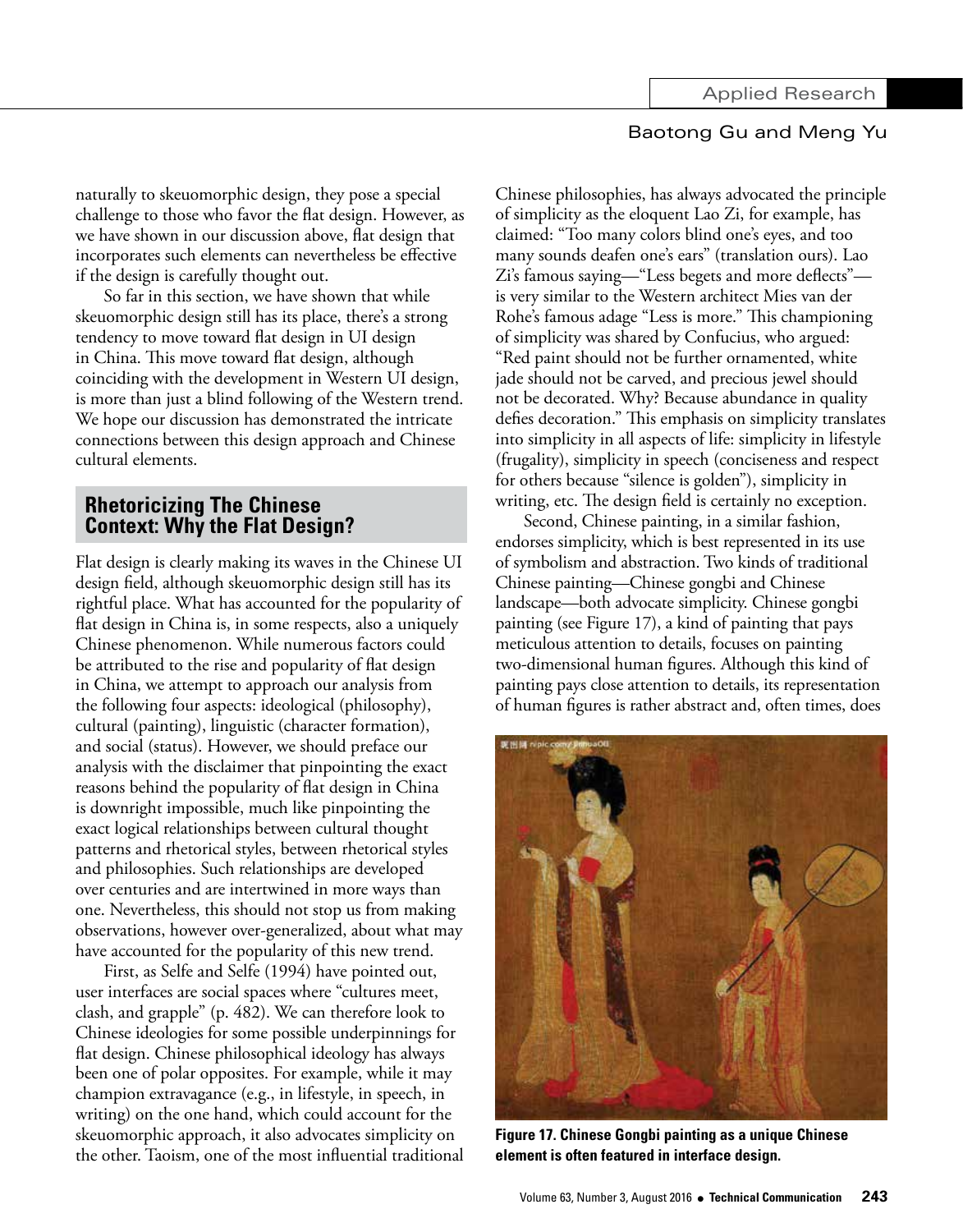

**Figure 18. Chinese landscape painting as another unique Chinese element is also featured frequently in interface design.**

not concern itself with how accurate the representations are. In a similar way, although with very different forms of representation, the Chinese landscape painting also emphasizes simplicity and abstraction. As shown in Figure 18, landscapes in these paintings are often twodimensional and abstract, with simple strokes to depict nature in its pure, simple form. Painting has probably exerted the largest influence on designers, as many designers in China started their training in design by learning painting. It's natural, then, that styles in Chinese painting will inevitably influence styles in design.

Third, we believe the unique nature of the Chinese language itself has had some subtle influences on flat design. Chinese character formation has evolved from the more realistic hieroglyphic imagery in the early days to the later, more abstract ideographic representation. Figure 19 shows the evolution of the character *jia* (home). The earlier, more hieroglyphic forms of the character on the left very much resemble a house, with a roof on the top, walls on the sides, and animals/pigs (representing food and wealth) inside. The more recent and ideographic forms on the right are apparently more abstract. Today, most hieroglyphic characters have evolved toward the more ideographic form, a trend toward simplicity and abstraction, two important qualities of flat design.

A fourth factor that has contributed to the popularity of flat design in China, in our opinion, is

**244 Technical Communication •** Volume 63, Number 3, August 2016



**Figure 19. Evolution of the Chinese character jia (home) from the early, more hieroglyphic representations on the left to the late, more ideographic forms on the right.**

social and economic status that's often associated with American and European products and fads. Since the 1980s, China has witnessed a steady trend of idolization of Western culture, in spite of constant challenges from Chinese nationalism. This idolization is so significant that adopting anything Western in many fields is often seen as a sign of economic and social status. This is also the main reason why developments in the design field in China have largely coincided with those in the US. It must be noted, though, that many Chinese designers have done more than merely copy the American style but instead have actively sought ways to incorporate Chinese elements into their design to make their design integral in the Chinese context.

How exactly culture shapes our UI design approaches may not be immediately clear, given the limited scope of our study. However, as our analysis has demonstrated, there's no question it plays a significant role in our perceptions of interfaces and in how we approach UI design. The connections between UI design and cultural elements and traditions are more than mere coincidences. User interface design is by no means a random, merely technical act; it is deliberate design with rich cultural underpinnings. What constitutes logical or intuitive is often not universal but contextual. Understanding the underlying philosophy behind users' perceptions means more effective, culturally informed UI design.

## **Conclusion**

Some design styles come and go; others become perpetual. User interface design in both China and the US has experienced skeuomorphic and flat designs, shifts between the two styles, competition between the two, as well as integration of the two. Skeuomorphic design obviously had its heyday, and flat design is making the wave. However, it's safe to assume that neither is going away any time soon and neither will be the sole design style to the exclusion of the other. More likely than not, the two styles will co-exist, and the most effective design may well incorporate elements from both styles.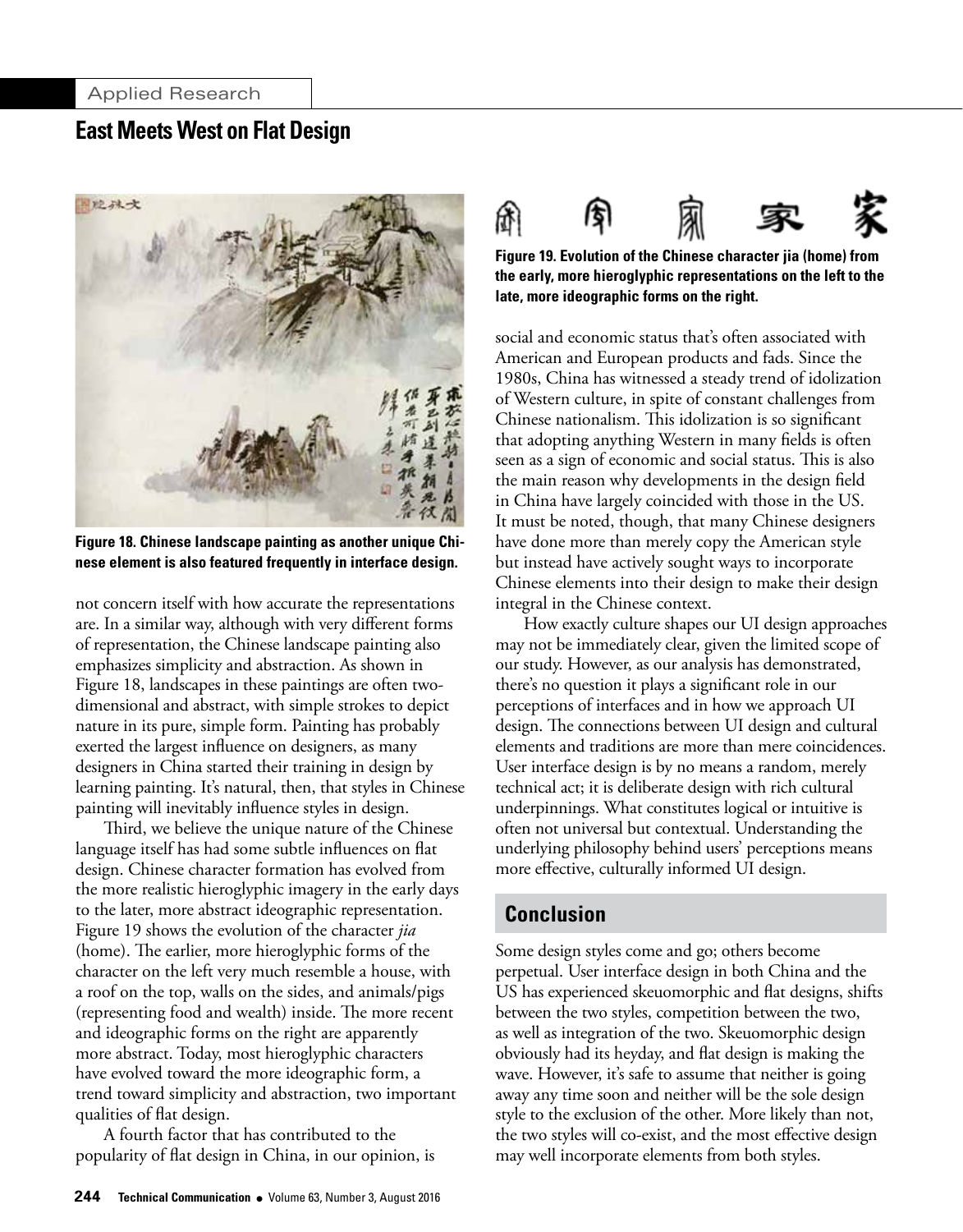Based on our analysis and discussions, we recommend the following:

- *• Understand the context*. Any interface is accessed in specific contexts. Therefore, it's imperative to understand your audience, your purpose, your constraints, the culture, etc., before you start any design. Specifically, this means understanding such factors as the demographics of your users (e.g., age group, sex, education level, expertise, cultural background, ideology, etc.), use environment (e.g., home vs. workplace), access platform (e.g., desktop, laptop, pad, smart phone), purpose of use (e.g., browsing for information, interactive transactions), etc.
- *• Embrace both (in fact, all) styles*. Skeuomorphism and flat design are not mutually exclusive. Skeuomorphism is useful to the extent that the design resembles the physical object in function as well as form. Flat design is useful to the extent that the simplicity of the design does not interfere with the cognitive understanding by the user. This translates in design practice into incorporating elements from both styles that are conducive to human cognition and conceptual perception of the implied association between form and function. For example, skeuomorphism's attention to details can be integrated with flat design's more abstract representation to create icons that could easily help users identify their functions. This can be done without being overly burdened with minute details that interfere with users' understanding or overly abstract renderings that hinder users' perceptions.
- *• Use flat design and abstraction with moderation and good intuitive sense*. Just because it's a new trend doesn't mean it's all positive. With flat design, there's a greater risk than with skeuomorphism to overdo it and end up with a design that leaves the reader utterly confused. Abstraction can be done up to a point where it helps, not hinders, readers' cognition. Observe the following rules of thumb when creating abstract renderings of a particular object: (a) identify the particular features that uniquely define an object because these identify the object easily; (b) incorporate these features into the design—these features are what define the object and what help the user identify it; and (c) do a simple test: If a user can't recognize at first glance what the design denotes, it should probably be reconsidered.
- *• Globalize your design*. What we mean by this is that an effective design should incorporate universal elements so that it can be understood by people from different cultures. Such universal elements may include commonly recognized graphics, symbols, or even text, but more importantly, the design should allow culturally universal affordances so that it can be localized within any particular geopolitical context. Several measures could be taken to ensure a more globalized design: (a) bring a localization expert (someone with expertise about the target culture and target user group) into your design team at the very early stages of your design process; (b) use more universal, non-culture-specific graphics, icons, and symbols; and (c) use non-idiomatic language (even with English, more simple, standard English is easier to understand or translate).
- *• Design your interface with localization in mind*. A good design should be able to be localized to its particular cultural context. Any design is ultimately a cultural phenomenon. The effective incorporation of cultural elements is key to successful design. As Ping Wang (2014) has argued, different cultures beget different designs, and a Chinese design should be a good representation of the Chinese culture. Designs with localization capabilities will allow cultural affordances to enable contextualized user interfaces. Again, observe a few simple guidelines: (a) avoid a design-first-location-second type of process; as mentioned above, localization experts should be brought on the design team from the very beginning because mistakes committed at the design stage would be hard to be undone later in the localization process; (b) design with options for modification and adjustment; for example, a fixed-width textbox that might be just right for English may turn out to be too big for Chinese but too small for Arabic; and (c) design your interface with flexibility in such a way so that elements on the interface could easily be replaced with elements more appropriate for the target culture.
- *• Put usability first.* Whatever design approach you adopt, don't lose sight of the big picture: The overriding objective of UI design should always be usability. User interface designers should aim for ease of understanding and the simplification of execution for the user. Therefore, always conduct usability tests with your target users before putting the product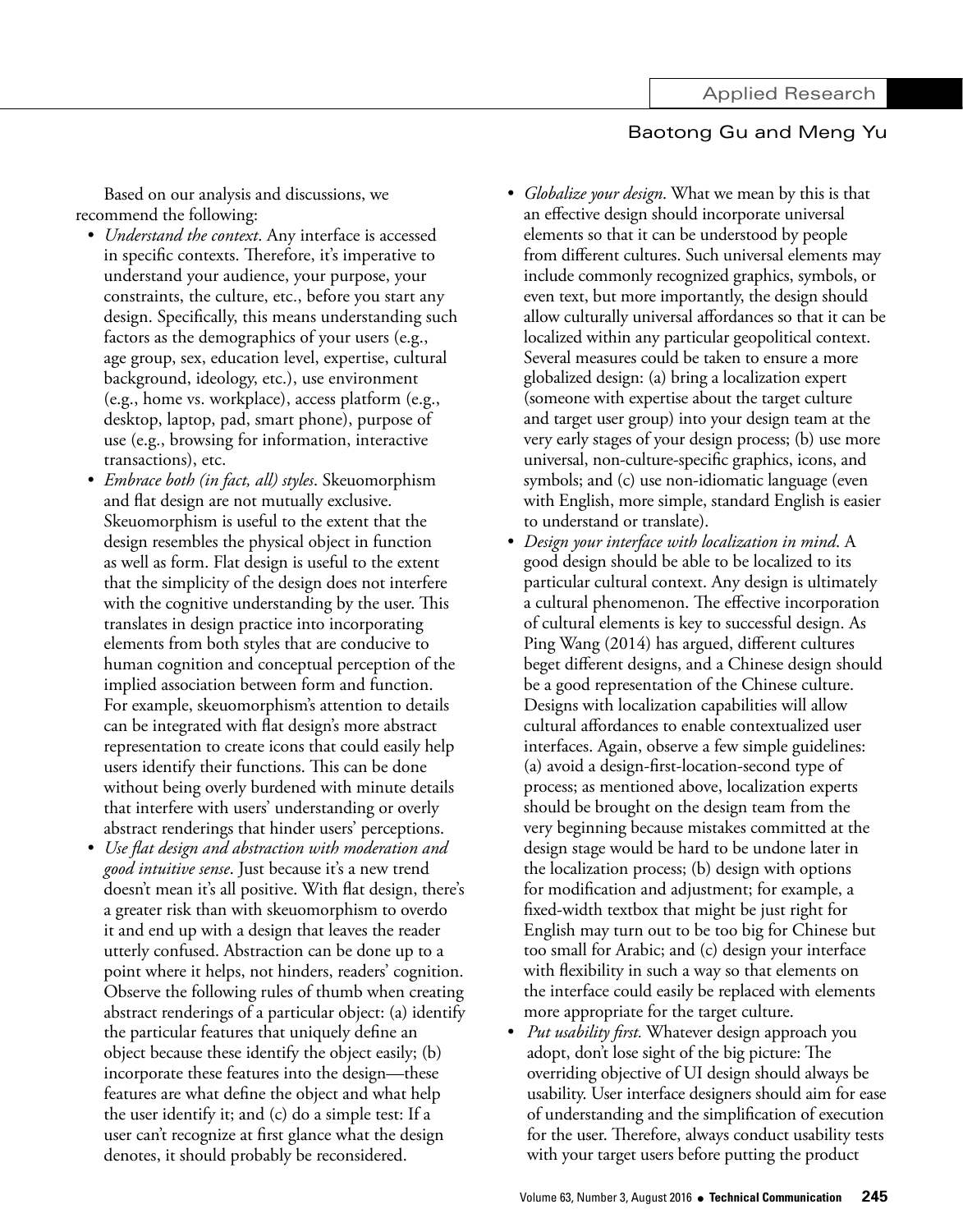to use. This means using the actual target users, creating genuine test environments that mimic the real-life use situation, and designing tasks that are representative of the typical tasks your target users will perform with your product or interface.

As much as we would like to be specific about these guidelines, we also understand that in actual design practice, it comes down to a designer's accurate assessment of the user context, evaluation and selection of design options, and overall execution of different design principles informed by cultural awareness.

Skeuomorphism or flat design, what will prevail as THE style is not the issue. A good professional sense plus an acute cultural perspective on what works and what doesn't is more helpful. What is ultimately more important, though, is for both practitioners and researchers to join the conversation about building a common ground that would allow diverse cultural perspectives on effective UI design.

# **References**

Allsopp, A. (2013, April 30). iOS 7 to be 'very, very flat,' with redesigned Apple app icons and more, report says. Retrieved from http://www.macworld.co.uk/ news/apple/ios-7-be-very-very-flat-redesigned-appleapp-icons-more-report-says-3444827/

Asghar, T. (2014, July 9). The true history of flat design. Retrieved from [http://www.webdesignai.com/](http://www.webdesignai.com/flat-design-history/) [flat-design-history/](http://www.webdesignai.com/flat-design-history/)

Bayley, S. (n. d.). Why minimalism is big stuff. [Retrieved from http://www.stephenbayley.com/w/](http://www.stephenbayley.com/w/why-minimalism-is-big-stuff) why-minimalism-is-big-stuff

Danilo, A. (2012, October 15). Splash vector graphics on your responsive site. Retrieved from [http://www.html5rocks.com/en/tutorials/svg/](http://www.html5rocks.com/en/tutorials/svg/mobile_fundamentals/) mobile\_fundamentals/

Farkas, D.K. & Williams, T.R. (1990). John Carroll's *The Nurnberg Funnel* and minimalist documentation. *IEEE Transactions on Professional Communication. 33*(4). 182–187.

Fagioli, B. (2014, October 16). Apple releases OS X 10.10 Yosemite -flat, beautiful and free. Retrieved from: http://betanews.com/2014/10/16/applereleases-os-x-10-10-yosemite-flat-beautiful-and-free/

Fichter, D. & Wisniewski, J. (2014). Flat design travels to library websites. *Online Searcher*, *38*(3), 28–31.

Gajani, A. (2013, March 13). Skeuomorphism: A design concept on its way out. Retrieved from [http://www.mrgeek.me/insight/skeuomorphism](http://www.mrgeek.me/insight/skeuomorphism-a-design-concept-on-its-way-out/)[a-design-concept-on-its-way-out/G](http://www.mrgeek.me/insight/skeuomorphism-a-design-concept-on-its-way-out/)essler, N. (1998). Skeuomorphs and cultural algorithms. In V. W. Porto, N. Saravanan, D. Waagen, & A. E. Eiben (Eds.)*, Evolutionary Programming* VII. (pp. 229–238). San Diego, CA: Springer-Verlag Berlin Heidelberg.

Greif, S. (2013, February 11). Flat pixels: The battle between flat design and skeumorphism. Retrieved from http://sachagreif.com/flat-pixels/

Kass, K. & Lauer, T. W. (2004). Media transitions: The cases of digital imagery and e-mail. *Information Technology & People*, *17*(3), 252–267.

Kimball, D. V. (2014, March 31). Origins of the design language formerly known as metro. Retrieved from http://www.davidvkimball.com/blog/origins-of-thedesign-language-formerly-known-as-metro

Mackenzie, C. (2002). The need for a design lexicon: Examining minimalist, performance-centered, and user-centered design. *Technical Communication*, *49*, 405–410.

Meyer, K. (2015, June 28). The roots of minimalism in web design. Retrieved from [http://www.nngroup.](http://www.nngroup.com/articles/roots-minimalism-web-design/) [com/articles/roots-minimalism-web-design/](http://www.nngroup.com/articles/roots-minimalism-web-design/)

Meyer, K. (2015, July 12). The characteristics of minimalism in web design. Retrieved [from http://www.nngroup.com/articles/](http://www.nngroup.com/articles/characteristics-minimalism/) characteristics-minimalism/

Müller, F. (2014, November 7). Flat design: A history, past, present and future. Retrieved from http://www.onextrapixel.com/2014/11/07/ [flat-design-a-history-past-present-and-future/](http://www.onextrapixel.com/2014/11/07/flat-design-a-history-past-present-and-future/)

Ong, J. (2014, June 2). Apple announces OS X Yosemite with flat design, tight iPhone integration [and more. Retrieved from http://thenextweb.com/](http://thenextweb.com/apple/2014/06/02/apple-reveals-os-x-10-10/) apple/2014/06/02/apple-reveals-os-x-10-10/

Page, T. (2014). Skeuomorphism or flat design: future directions in mobile device User Interface (UI) design education. *International Journal of Mobile Learning and Organisation*, *8*(2), 130–142.

Pratas, A. (2013, July 4). Flat design: An in-depth look. Retrieved from http://www.awwwards.com/flatdesign-an-in-depth-look.html

Rau, P. L. P., Plocher, T., & Choong, Y. Y. (2012). *Crosscultural design for IT products and services*. Boca Raton, FL: CRC Press.